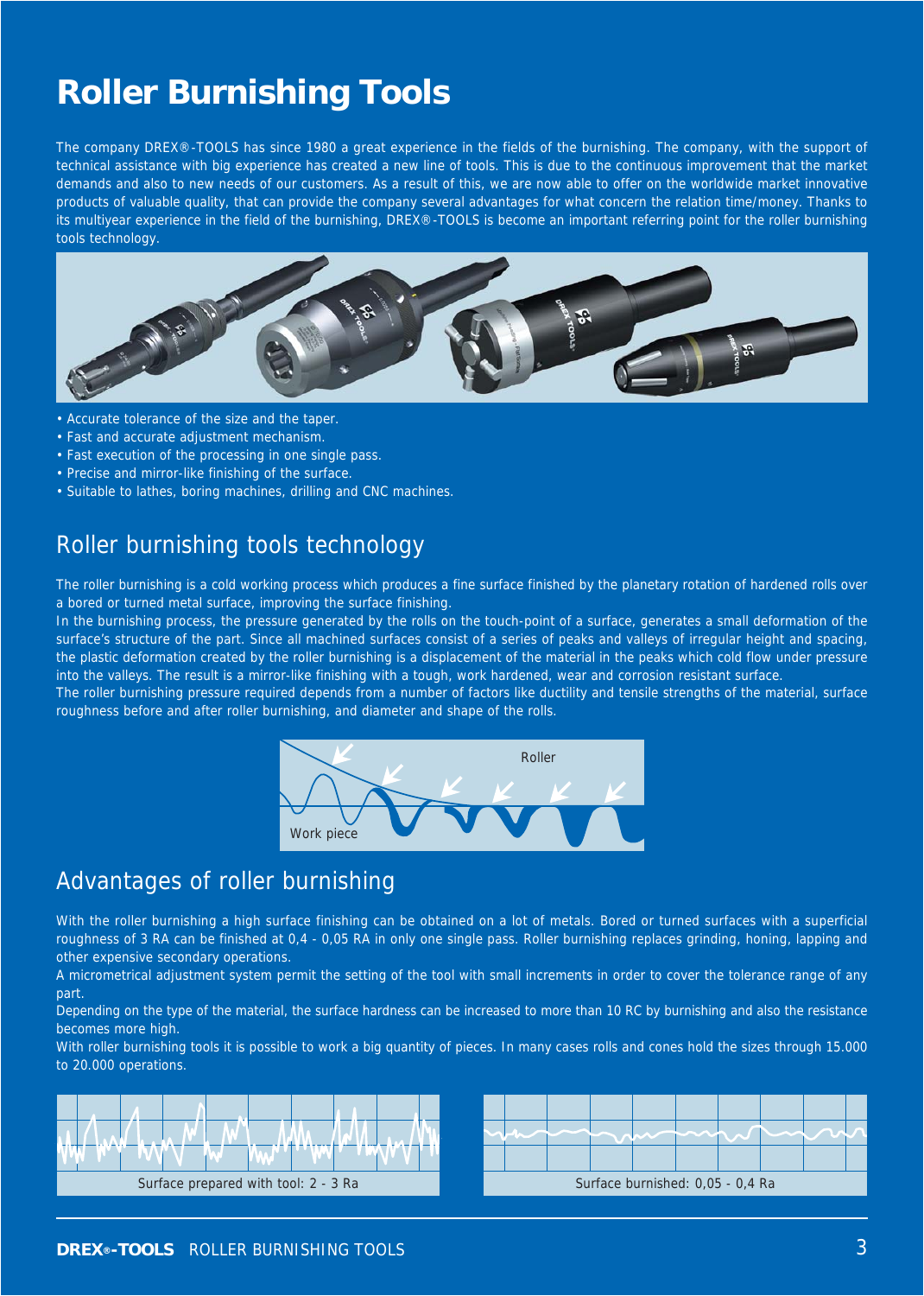# Pre-machining of the work piece

The work piece must be prepared for the roller burnishing with the right stock allowance and the right surface finishing rate. The amount of the stock allowance depends from the job conditions, the material properties, the wall thickness of the part, the type of the machined surface and the quality of the desired surface finishing. The following chart shows typical stock allowances for internal and external burnishing. However, because of the number of variables involved, these references should be considered only not binding.

An exact stock allowance can be established by tests. It is important never to burnish parts with too much stock allowance: a roller burnishing in such conditions reduces the life of the tool but can also produce flaking of the burnishing surface.

**High ductility materials have an elongation of more than 18% and a hardness less than RC 25. They include annealed steel, aluminium, brass, bronze a.s.o.**

**Low ductility materials have an elongation less that 18% and a hardness of max. RC 45.**



Surface profile before and after the roller burnishing

# Stock allowance - Surface finishing chart

|                                | Pre-machine surface roug<br>Roughness after burnishing |                                           |                              |              |                                           |                                        |                                                        |             |                                        | Final diameter |                                                             |
|--------------------------------|--------------------------------------------------------|-------------------------------------------|------------------------------|--------------|-------------------------------------------|----------------------------------------|--------------------------------------------------------|-------------|----------------------------------------|----------------|-------------------------------------------------------------|
|                                |                                                        |                                           |                              |              |                                           |                                        | Surface profile before and after the roller burnishing |             |                                        |                |                                                             |
|                                |                                                        | Stock allowance - Surface finishing chart |                              |              |                                           |                                        |                                                        |             |                                        |                |                                                             |
|                                | Workpiece<br>size range                                | Inside surfaces                           |                              |              |                                           | Outside surfaces                       |                                                        |             |                                        |                |                                                             |
| mm                             |                                                        | Stock allowance<br>mm                     | Surface finish Ra (Rt)       |              |                                           | Stock allowance<br>mm                  | Surface finish Ra (Rt)                                 |             |                                        |                |                                                             |
|                                |                                                        |                                           | Machined<br>Ra<br>(Rt)<br>Ra |              |                                           | Roller burnished<br>(Rt)               |                                                        | Ra          | Machined<br>(Rt)                       | Ra             | Roller burnished<br>(Rt)                                    |
|                                | $3 - 12$                                               | 0.010<br>0.017                            | 2.0<br>3.1                   | (8)<br>(12)  | $\begin{array}{c} 0.2 \\ 0.2 \end{array}$ | $\begin{pmatrix} 1 \\ 1 \end{pmatrix}$ | 0.010<br>0.015                                         | 2.0<br>2.5  | (8)<br>(10)                            | 0.2<br>0.2     | $\begin{pmatrix} 1 \\ 1 \end{pmatrix}$                      |
|                                | $12 - 25$                                              | 0.017<br>0.040                            | 1.5<br>3.1                   | (6)<br>(12)  | 0.2<br>0.2                                | $\begin{pmatrix} 1 \\ 1 \end{pmatrix}$ | 0.012<br>0.025                                         | 2.0<br>4.5  | (8)<br>(18)                            | 0.2<br>0.2     | $\begin{pmatrix} 1 \\ 1 \end{pmatrix}$                      |
| <b>High Ductility Material</b> | $25 - 50$                                              | 0.025<br>0.050                            | 1.5<br>3.1                   | (6)<br>(12)  | 0.2<br>0.2                                | $\begin{pmatrix} 1 \\ 1 \end{pmatrix}$ | 0.017<br>0.025                                         | 2.5<br>4.5  | (10)<br>(18)                           | 0.2<br>0.2     | $\begin{pmatrix} 1 \\ 1 \end{pmatrix}$                      |
|                                | $50 - 165$                                             | 0.040<br>0.075                            | 1.5<br>5.0                   | (6)<br>(20)  | 0.2<br>0.2                                | $\begin{pmatrix} 1 \\ 1 \end{pmatrix}$ | 0.025<br>0.050                                         | 3.1<br>10.1 | (12)<br>(40)                           | 0.2<br>0.2     | $\begin{pmatrix} 1 \\ 1 \end{pmatrix}$                      |
| Material<br>Low Ductility      | $3 - 12$                                               | 0.010<br>0.017                            | 2.0<br>2.5                   | (8)<br>(10)  | 0.4<br>0.4                                | $\begin{pmatrix} 2 \\ 2 \end{pmatrix}$ | 0.008<br>0.012                                         | 1.5<br>2.3  | $\begin{pmatrix} 6 \\ 9 \end{pmatrix}$ | 0.4<br>0.4     | $\begin{pmatrix} 2 \\ 2 \end{pmatrix}$                      |
|                                | $12 - 25$                                              | 0.017<br>0.025                            | 2.2<br>3.1                   | (9)<br>(12)  | 0.4<br>0.4                                | (2)<br>(2)                             | 0.012<br>0.018                                         | 2.5<br>3.5  | (10)<br>(14)                           | 0.4<br>0.4     | 2)<br>(2)                                                   |
|                                | $25 - 50$                                              | 0.025<br>0.040                            | 3.1<br>4.5                   | (12)<br>(18) | 0.4<br>0.4                                | $\begin{pmatrix} 2 \\ 2 \end{pmatrix}$ | 0.012<br>0.025                                         | 2.5<br>4.5  | (10)<br>(18)                           | 0.4<br>0.4     | $\begin{pmatrix} 2 \\ 2 \end{pmatrix}$                      |
|                                | $50 - 165$                                             | 0.040<br>0.050                            | 3.0<br>5.0                   | (12)<br>(20) | 0.4<br>0.6                                | $\begin{pmatrix} 2 \\ 3 \end{pmatrix}$ | 0.020<br>0.035                                         | 3.1<br>5.0  | (12)<br>(20)                           | 0.4<br>0.4     | $\left(\begin{smallmatrix} 2 \\ 2 \end{smallmatrix}\right)$ |
|                                |                                                        |                                           |                              |              |                                           |                                        |                                                        |             |                                        |                |                                                             |
| $\overline{4}$                 |                                                        |                                           |                              |              |                                           |                                        | <b>DREX®-TOOLS</b> ROLLER BURNISHING TOOLS             |             |                                        |                |                                                             |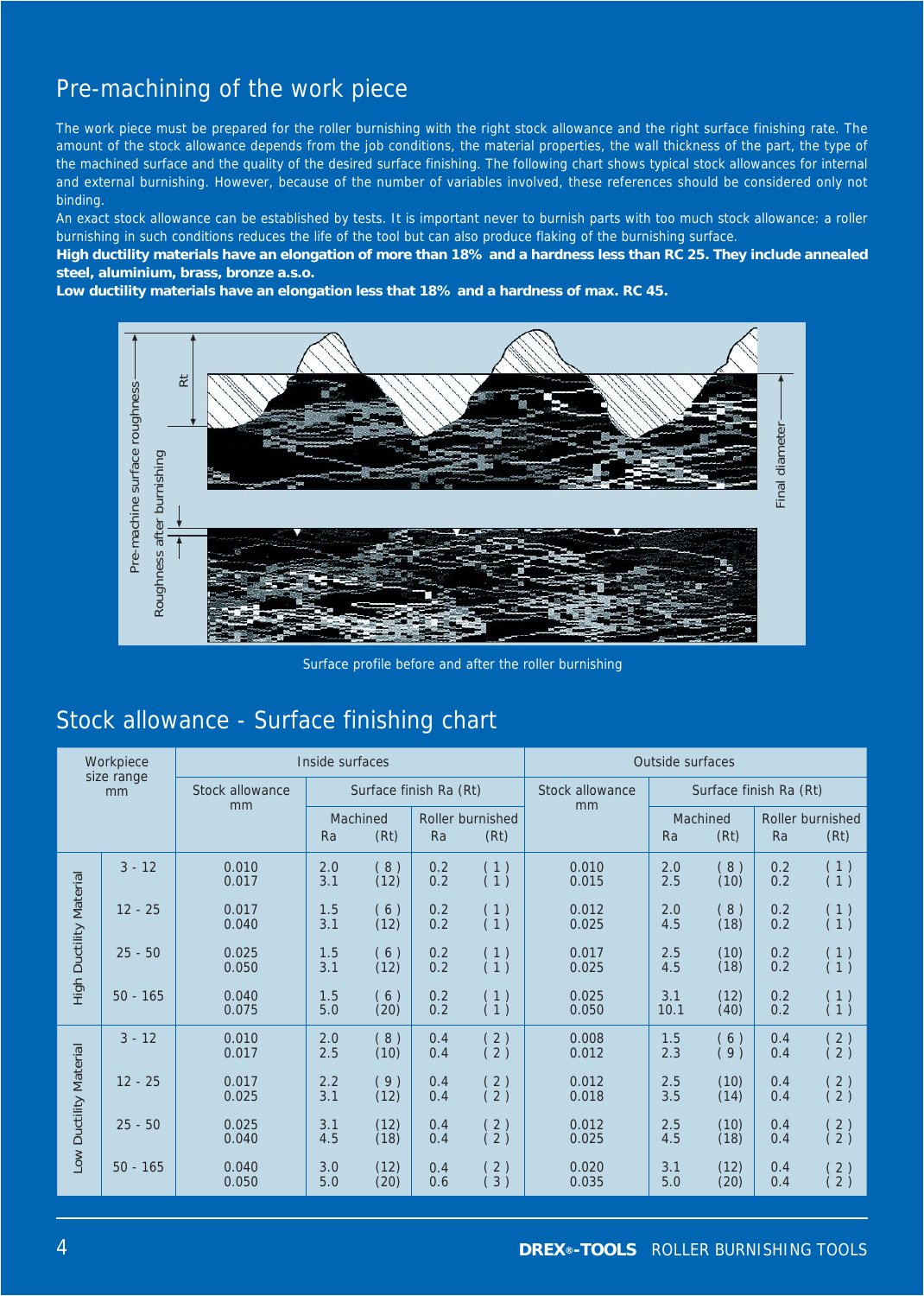# Kind of the tools

**Self feeding tools:** they are used for thru-style roller burnishing; the tool self-feeds itself independently from the machine's feed or any other external power; the only required thing is the rotation of the tool or of the work piece. The tool should be allowed to feed according to its natural rate without being forced; if used on machines equipped with self feeding, the machine feed should be slightly more  $(+10 \div 20\%)$  than the natural feed rate of the tool.

**Full bottoming style tools:** these tools are supplied with non-feed cages, therefore the feed has to be given by the machine and has to be exact to obtain the closest approach to the bottom, most constantly as possible. A feed rate from 30% to 100% as shown in the chart for thru style tools is normally exhaustive for all bottoming applications. Therefore it is possible to establish the right feed rate depends from the possibility of machine's set up.

**The tool is designed for conventional right hand rotation. It's possible to work with the rotation of the work piece or of the tool. The speed of the rotation is not binding but if higher than that recommended it will reduce the tool's life. If long tools are used, the speed should be reduced to prevent excessive whip.**





#### Speed and feed rate chart

| Burnishing diameter |                               | Inside | Outside |                          |                |  |
|---------------------|-------------------------------|--------|---------|--------------------------|----------------|--|
|                     | Speed/RPM *<br>Feed mm/rev ** |        |         | Speed/RPM *              | Feed mm/rev ** |  |
| 5                   | 1500                          | 0,12   |         | 1000                     | 0,15           |  |
| 12                  | 1000                          | 0,32   |         | 700                      | 0,3            |  |
| 40                  | 600                           | 1,3    |         | 400                      | 1,0            |  |
| 65                  | 300                           | 1,5    |         | 250                      | 1,8            |  |
| 95                  | 250                           | 1,8    |         | 200                      | 2,7            |  |
| 165                 | 200                           | 3,4    |         | $\overline{\phantom{a}}$ |                |  |

\* In case of special requirements, speeds can be increased or decreased by 50%.

\*\* In case of special requirements, the feed can be increased by 30%.

Since the speed of the rotation is not determined to the performance, it will be used high speed to obtain cycles of rapid production.

### Surface that can be burnished

Good results have been obtained rolling inside thru and blind surfaces, taper and flat surfaces.

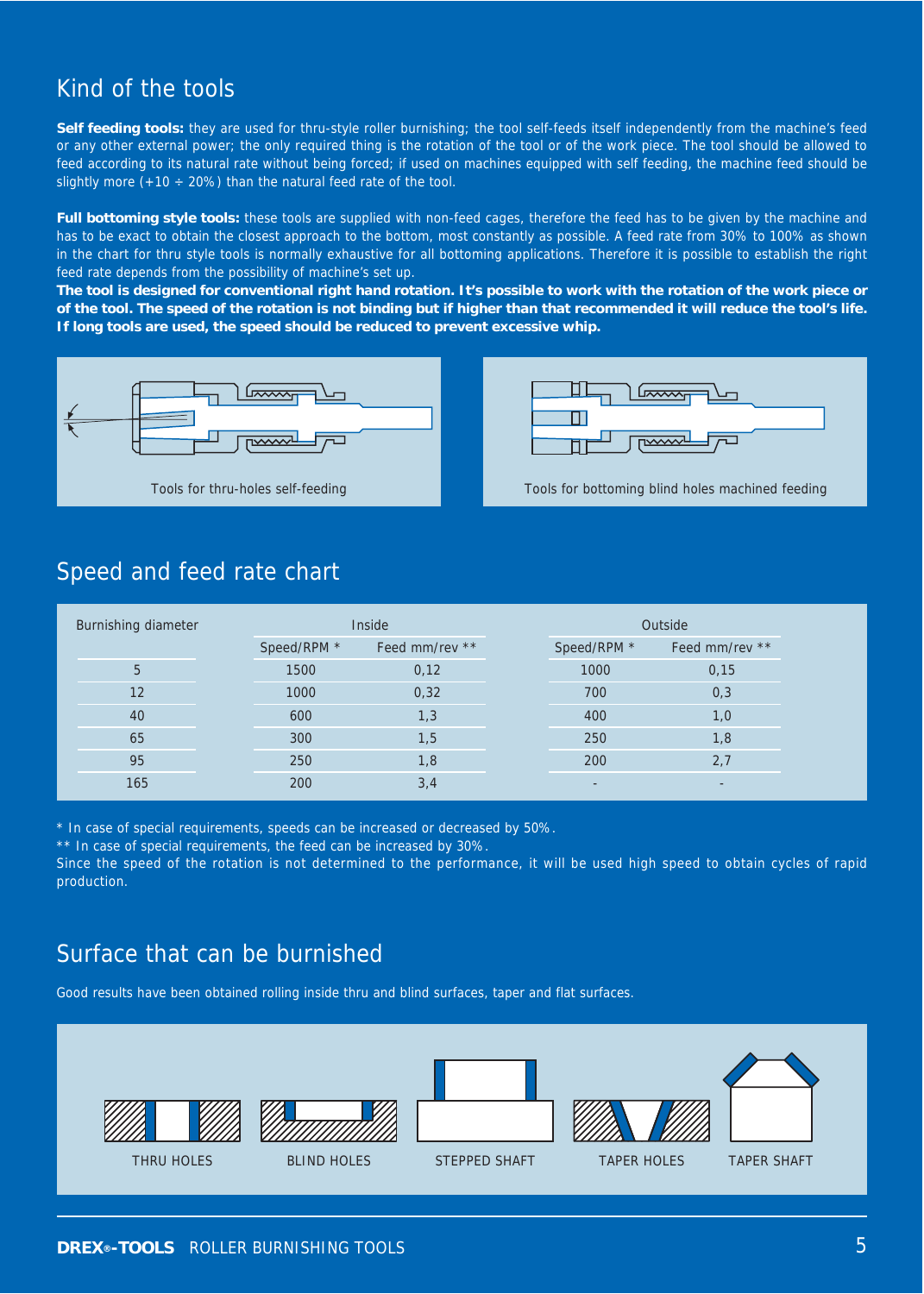# Roller burnishing tools for thru and blind holes

Thru holes series **TH** : diameter range from Ø6 to Ø350 mm Blind holes series **TB** : diameter range from Ø6 to Ø350 mm

# Technical characteristics

The roller burnishing tools series **TH** and **TB** thanks to their micrometric regulation's system can process burnishing in H8 tolerance: once adjusted on the diameter, they can process a high number of holes without any other regulation.

These tools are capable to process all kinds of materials with 1.400 N/mm2 tensile strength and hardness up to max. 45 HRC. The tools work with a right hand rotation, it is possible to work with the rotation of the work piece or of the tool.

For the tools from diameter 6 to diameter 80 the adjustment precision is 0,0025 mm, for the tools with a diameter bigger than 80 mm the adjustment precision is 0,0050 mm.

Two different types of tools can be produced: series **TH** for thru holes and series **TB** for blind holes. Tools series **TH** are supplied with an automatic feeding (self-feeding): the tool self-feeds itself independently from the machine's feed or any other external power, the only required thing is the rotation of the tool or of the work piece. The tool should be allowed to feed according to its natural rate without being forced; if used on machined equipped with self feeding, the machine feed should be slightly more  $(+10 \div 20\%)$ than the natural feed rate of the tool. On request can be supplied tools series **TH** with cage without self-feeding to use with machine feeding. Tools series **TB** can only be supplied with machine feeding.



# Tool structure

Roller burnishing tools series **TH** and **TB** consist of a body and a rolling head. The tool body includes a special adjustment mechanism; cage, cone and rollers are the part of the rolling heads. The tool shank can be straight or Morse taper. The tools with diameter over 34mm can execute an unlimited rolling length. The tools with a diameter under 35mm can execute standard rolling length (see chart below). Special tools with longer rolling lengths can be produced on request.

| Diameter range $\emptyset$ | <b>Shank</b><br>Morse Taper | <b>Shank</b><br>Straight (Øixh) | a     | $\mathsf{b}$ | $\mathsf{C}$ | g              | <b>Note</b>                   |
|----------------------------|-----------------------------|---------------------------------|-------|--------------|--------------|----------------|-------------------------------|
| 006-014                    |                             | $Q20$ h6 x 50                   | 78.5  | 146          | 34           | 1.5            | Standard rolling length 50 mm |
| 015-021                    | MK2                         |                                 |       | 146          |              | $\overline{2}$ | Longer lengths on request     |
| 022-034                    |                             |                                 |       | 139          |              | 2.5            |                               |
| 035-049                    |                             |                                 |       | 142.5        |              | 3              | Unlimited roller length       |
| 050-080                    | MK3                         | $\varnothing$ 25 h6 x 56        | 98    | 177.5        | 48           | 3.5            |                               |
| 081-160                    | MK4                         | $032$ h6 x 60                   | 123   | 195          | 62           | $\overline{4}$ |                               |
| 161-350                    | MK <sub>5</sub>             | Ø40 h6 x 80                     | 155.5 | 272.5        | 89           | 4.5            |                               |